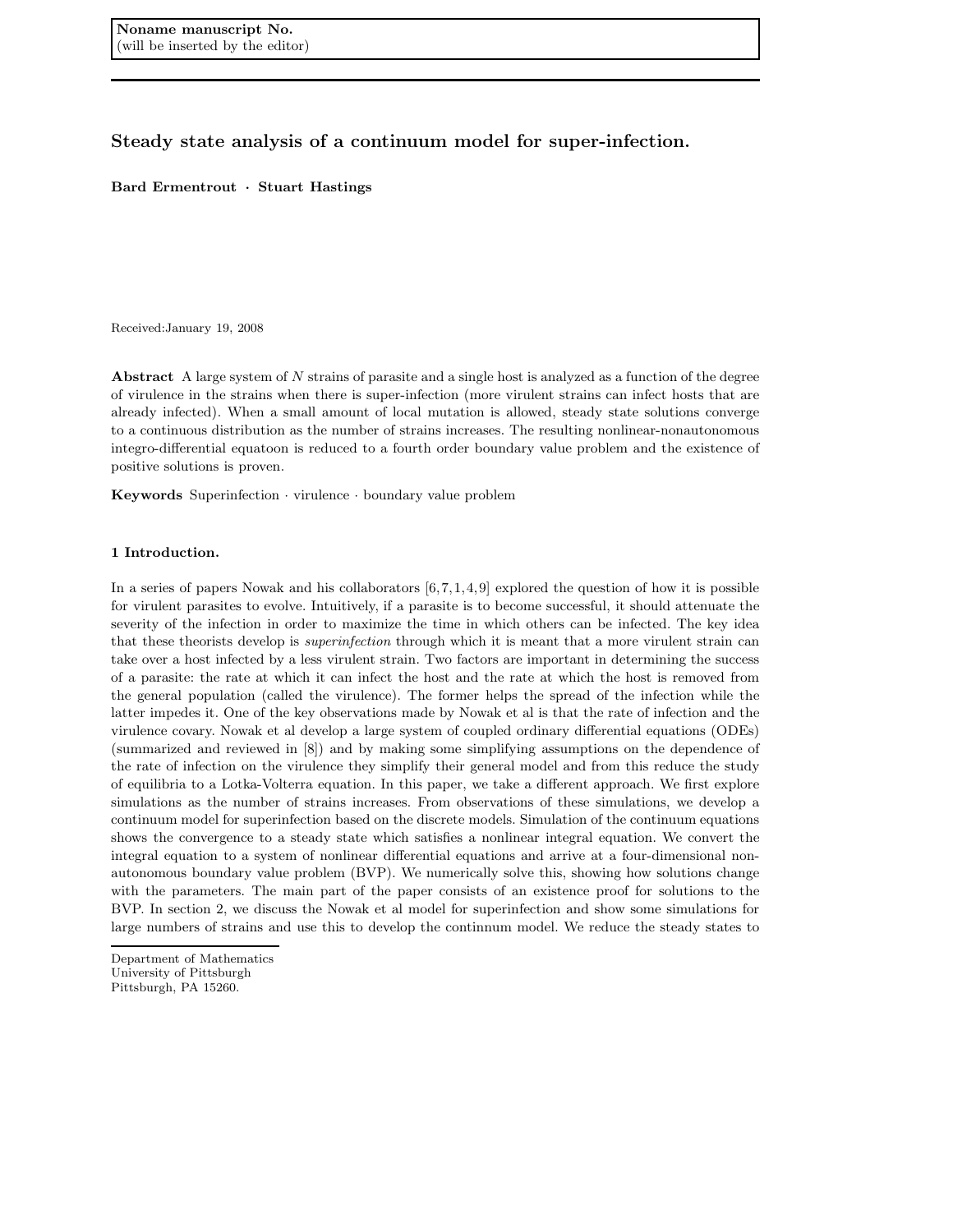a boundary value problem for which we show some different numerical solutions. In section 3, we prove the existence result.

### 2 Superinfection.

Here, we briefly review the ideas behind superinfection. Consider the standard model for infection [3]:

$$
\frac{dx}{dt} = k - ux - \beta xy
$$

$$
\frac{dy}{dt} = y(\beta x - u - v).
$$

Here x is the host and y is the parasite. The host (or susceptible) population has a constant death rate  $u$ and a constant immigration rate k. The parasite (or infected) population has an additional death rate  $v$ which characterizes the virulence of the infection.  $\beta$  determines how easily the parasite infects the host. Starting from an uninfected population,  $(x, y) = (k/u, 0)$ , the parasite can take hold in the population if  $dy/dt$  is positive for small values of y, that is,  $(\beta k/u - u - v) > 0$ . This last expression is often written as

$$
R := \frac{\beta}{u+v} \frac{k}{u} > 1.
$$

The parameter R is called the basic reproductive ratio. If there are two strains of parasite, say,  $y_1, y_2$  with respective reproductive ratios,  $R_1, R_2$ , then no coexistence is possible and the strain with the highest R wins.

In order to allow for coexistence, which is seen in nature, Nowak and May [6] introduce a parameter s which allows for the more virulent strain to invade a less virulent one. Let  $v_i$  denote the virulence of strain i with  $v_1 < v_2 \ldots < v_n$  and let  $\beta_i$  be the infectivity of strain i. Then Nowak and May propose:

$$
\frac{dx}{dt} = k - ux - x \sum_{j=1}^{n} \beta_j y_j
$$
  

$$
\frac{dy_i}{dt} = y_i(\beta_i x - u - v_i + s\beta_i \sum_{j=1}^{i-1} y_j - s \sum_{j=i+1}^{n} \beta_j y_j).
$$
 (1)

The parameter s determines the degree of superinfection possible. Nowak and May suggest that  $\beta_i =$  $b(v_i)$  where  $b(v_i)$  is a monotonically increasing function of v. The virulence values,  $v_i$  are taken from a distribution, in their model, the distribution is uniform on the interval,  $v_{min} < v < v_{max}$ . Unless otherwise noted, we take  $v_{min} = 0$  and  $v_{max} = A = 5$  in our simulations. In their simulations, they take  $b(v) = cv/(d + v)$  with  $c = 8, d = 1$ . To analyze the discrete equations, they replace the equation for x with one in which the immigration of uninfected hosts exactly balances the infection. This means that the sum  $x + \sum_i y_i$  is constant. Additionally, they consider the limit as  $d \to 0$  in  $b(v)$  so that all the parasites have the same degree of infectivity. Under these conditions, the equations reduce to a large set of Lotka-Volterra equations for which there are a number of methods of analysis. They show that the steady states for this tend to a particular form and then find them. In a later paper we will relax these assumptions and prove a result about convergence of the initial value problem to steady states (Chen et al, in preparation).

Figure 1A shows a simulation of the discrete model (1) after a very long transient for three values of  $N$ , the number of strains of the parasite. In order that the steady state of x (the remaining hosts) tend to the same value as N changes, we multiply the sums in the equations by a constant,  $\Delta := (v_{max} - v_{min})/N$ . (This is equivalent to rescaling  $y_i$ . Indeed, let  $y_i = \Delta Y_i$  and  $Y_i$  satisfies (1) with the sums multiplied by  $\Delta$ . ) This figure indicates that the steady state does not seem to approach a smooth limiting distribution for the infected hosts; instead there seem to be "numerical instabilities" with the steady state flipping between two curves. The general shape of the distribution shows something resembling a smooth envelope,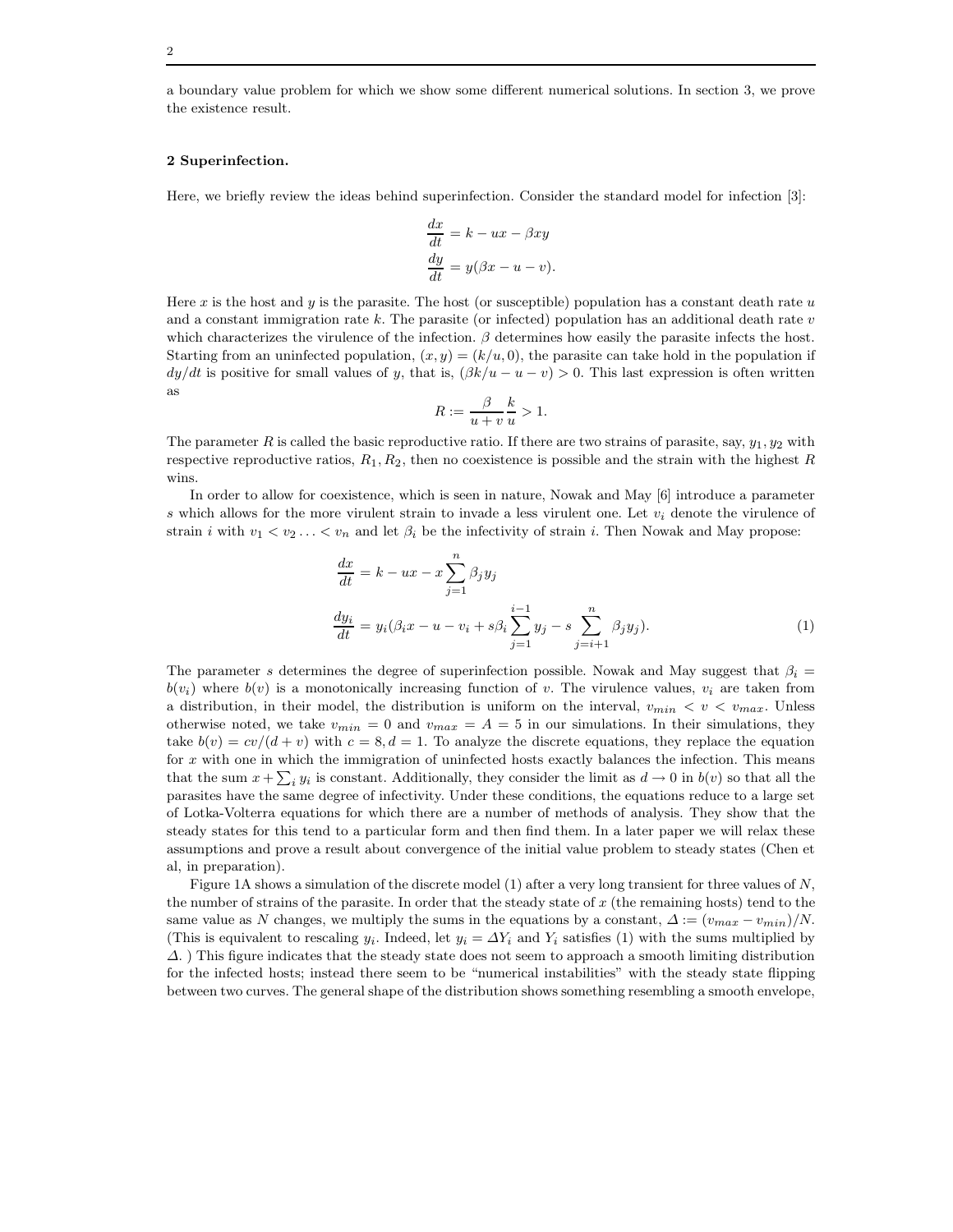

Fig. 1 (A) Steady states,  $y_i$  for the scaled model with  $s = 1$ ,  $0 < v < 5$  and  $b(v) = 8v/(v+1)$  for three values of N. The solutions do not appear to be tending to a smooth solution. (B) Addition of a small "mutation" in the form of diffusion with  $\mu = 0.0001$  leads to convergence to a smooth steady state, shown here for  $N = 200$ . The smooth solution is close to the diffusion-free steady state. (C) Comparison of the solution to the discrete problem for  $N = 200$  and the solution to the boundary value problem.

with no infected hosts below a critical value and then a gradual rise with a sharp fall off. Nowak and May find similar behavior for a fixed  $N = 50$  and varying values of s.

In order to regularize the steady state shape, we introduce a small change in their model. We allow for the parasites to spontaneous mutate to their nearest neighbors while infecting the host. That is, we allow for spontaneous transitions from  $y_j$  to  $y_{j+1}, y_{j-1}$ . While it is unknown to us whether such mutations occur in reality, this small change does not affect the qualitative picture and regularizes the stationary state. Figure 1B shows an example with  $N = 200$  and a mutation rate of  $\mu/\Delta^2$  with  $\mu = 0.0001$ . We note that even smaller values still regularize the steady state solutions, as do larger values. The figure shows that the steady state distribution still has the same essential features: a gradual increase and an abrupt decline in the density of parasitized hosts plotted against the virulence.

With this scaling, the steady state equations are

$$
0 = k - ux - \sum_{i=1}^{n} b(v_i)y_i \Delta
$$
  
\n
$$
0 = \mu \frac{y_{i+1} - 2y_i + y_{i-1}}{\Delta^2} + y_i(b(v_i)x - u - v_i + sb(v_i)i \sum_{j=1}^{i-1} y_j \Delta - s \sum_{j=i+1}^{n} b(v_j)y_j \Delta).
$$

We let  $y_i = y(v_i)$  and proceed to the continuum limit as  $N \to \infty$  to obtain the following nonlinear integro-differential equation:

$$
0 = k - ux - x \int_0^A b(v)y(v) dv
$$
\n
$$
(2)
$$

$$
0 = \mu \frac{d^2 y(v)}{dv^2} + y(v)(b(v)x - u - v + sb(v)) \int_0^v y(v') dv' - s \int_v^A b(v')y(v') dv').
$$
 (3)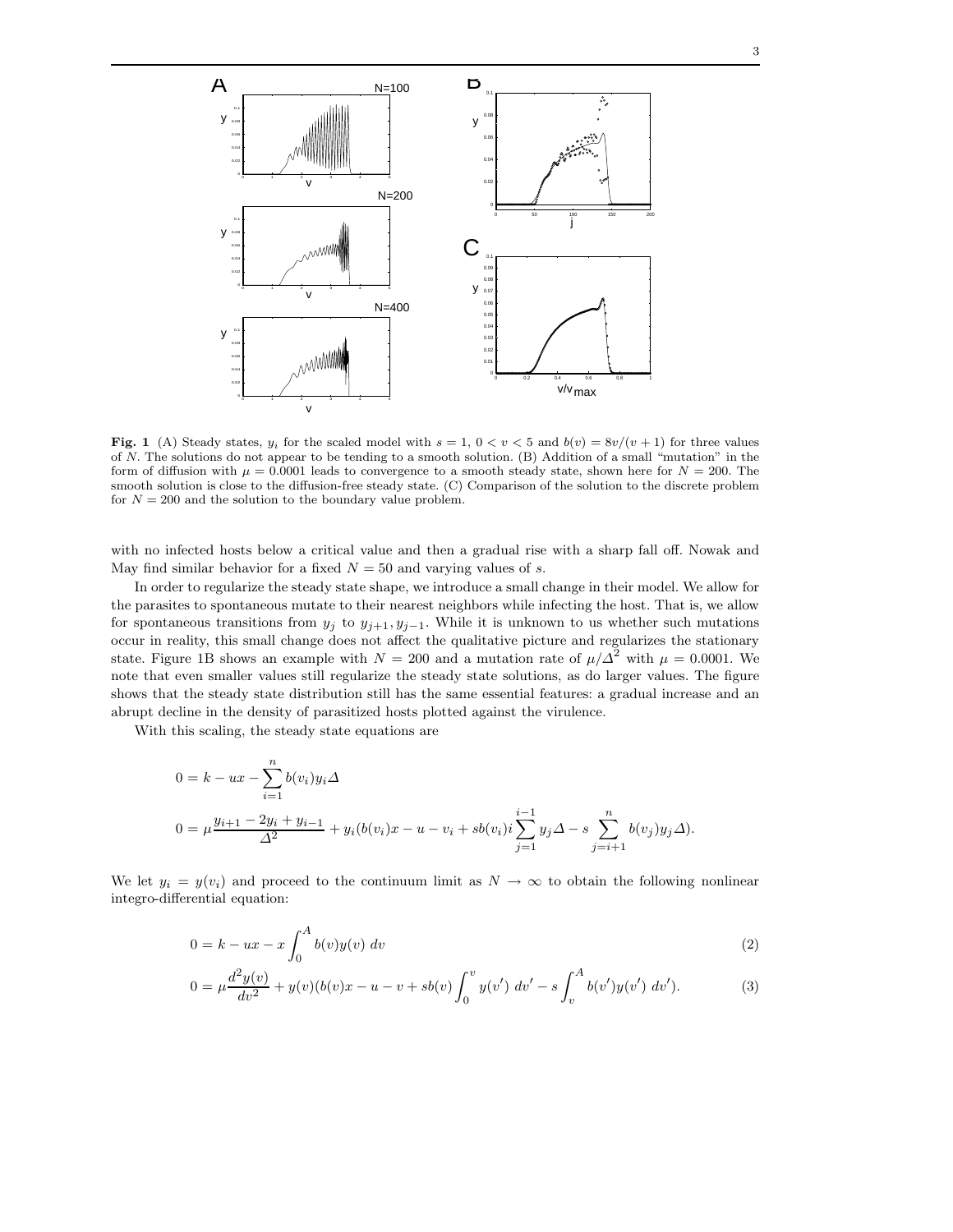In addition, we have the boundary conditions

$$
dy(v)/dv = 0
$$

at  $v = 0$ , A. Here, we have assumed that the virulence is uniformly distributed in the interval [0, A]. This is not necessary, but simplifies the resulting analysis. This integro-differential equation can be converted to a pure differential equation by making the following definitions:

$$
z(v) := \int_{v}^{A} b(v')y(v') dv'
$$
  

$$
w(v) := \int_{0}^{v} y(v') dv'.
$$

With this change of variables, we obtain the boundary value problem:

$$
\mu^2 y''(v) = y(v)(u + v - xb(v) + sz(v) - sw(v)b(v))
$$
  
z'(v) = -b(v)y(v)  

$$
w'(v) = y(v)
$$

subject to the following boundary conditions

$$
y'(0) = 0
$$
  
\n
$$
y'(A) = 0
$$
  
\n
$$
z(A) = 0
$$
  
\n
$$
w(0) = 0
$$
  
\n
$$
x = \frac{k}{u + z(0)}
$$

With this boundary value problem (BVP), we are in a position to study steady states as various parameters vary such as the maximum virulence or the amount of superinfectivity, s. Figure 1C shows the solution to the BVP for  $s = 1$ ,  $v_{max} = A = 5$ ,  $\mu = 0.0001$  along with the steady state for the discrete model with  $N = 200$ . The agreement is almost exact. Let us first suppose there is no superinfection. The maximum value of  $vb(v)$  (recall this is related to the basic reproductive rate) occurs at  $v = c$  which for this paper is  $c = 1$ . Thus in absence of mutation ( $\mu = 0$ ) and superinfection, the steady state solution to the discrete model has  $y_j = 0$  except for the j corresponding to  $v = 1$ . With diffusion, this maximum is smoothed out. Figure 2B shows that for  $v_{max} := A = 1$  and small mutation (in this and all remaining figures,  $\mu = 0.0001$ , the steady-state density  $y(v)$  is monotonic. However, if  $v_{max}$  increases, then there is an interior maximum centered around  $v = 1$  as can be seen in the rest of the curves in figure 2B. (Note the horizontal axis is scaled to 1 for the BVP.) The fraction of the population remaining uninfected remains essentially constant independent of the maximum virulence as seen in figure 2A.

Figure 3A, in contrast, shows that the uninfected population actually increases with superinfection, s. Furthermore, as s increases, the nice Gaussian peak around  $v = 1$  becomes skewed toward greater virulence with a maximum moving toward the right. The small "bump" on the density for  $s = 0.5, 1$ disappears with larger  $\mu$  and the density has just a single maximum.

The remainder of this paper is devoted to the analysis of the BVP. We prove that there exists a solution for any reasonable values of the parameters.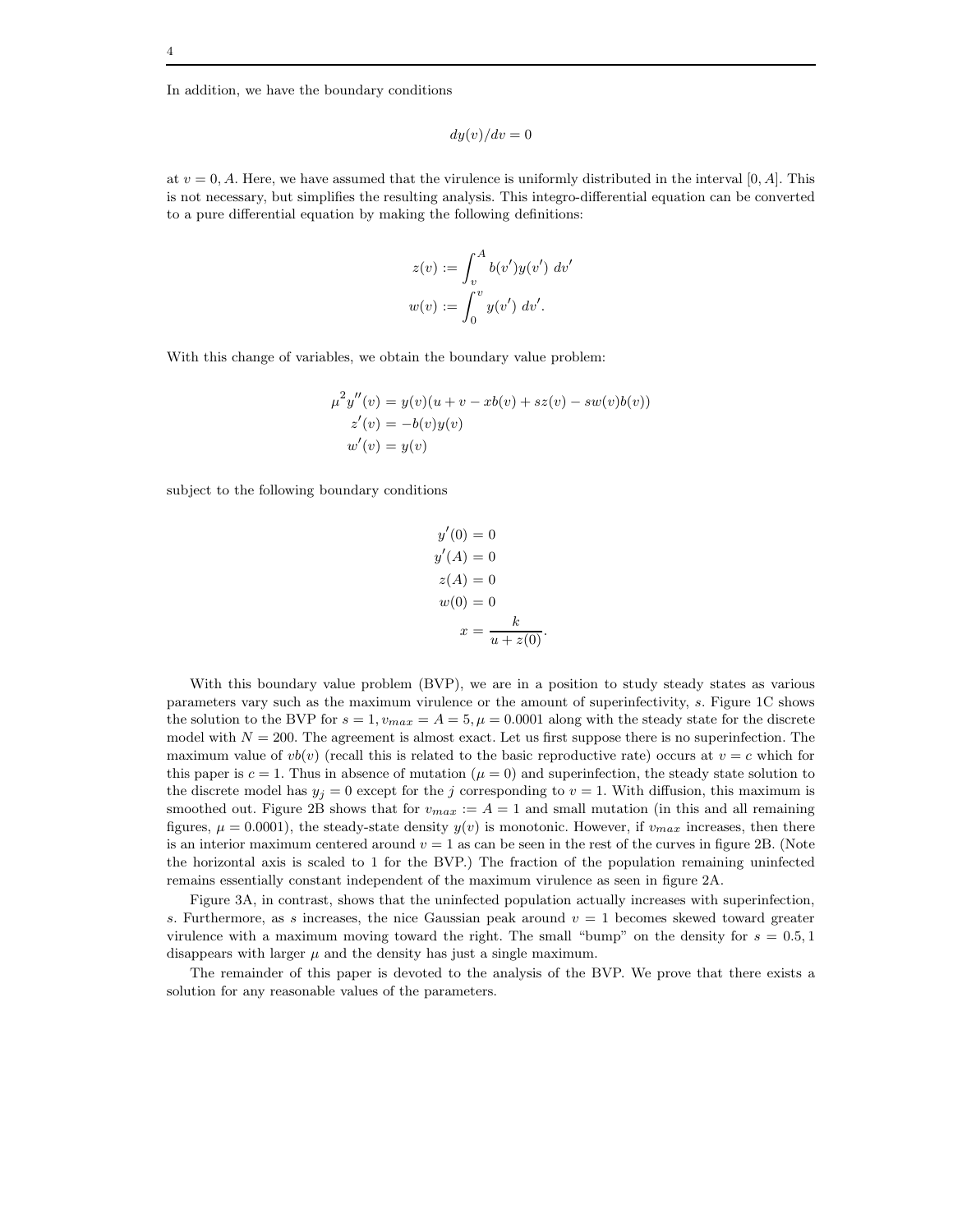Fig. 2 Solutions to the BVP as  $v_{max}$  varies. (A) X, the fraction of uninfected population, remains essentially constant independent of the maximum virulence with no superinfection  $(s = 0)$  (B) Steady state densities for  $s = 0$  at several values of  $v_{max}$  with  $\mu = 0.0001$ .



Fig. 3 Solutions to the BVP as s varies for  $v_{max} = 5$ . (A) Uninfected population increases with superinfection. (B) Infected distribution for several values of s.

# 3 Existence proof.

We consider the boundary value problem

$$
\mu^{2} y'' = (1 + v + sz - xb(v) - swb(v)) y \tag{4}
$$

$$
z' = -b(v)y \tag{5}
$$

$$
w' = y \tag{6}
$$

$$
y'(0) = 0, w(0) = 0
$$
\n(7)

$$
y'(A) = 0, z(A) = 0, x = \frac{1}{1 + z(0)}
$$
\n(8)

where  $y, z, w$  are functions of v on  $0 \le v \le A$  and

$$
b(v) = \frac{cv}{1+v}
$$

for some  $c > 0$ . We look for a solution  $(x, y, z, w)$  with  $y > 0$  on [0, A].

First we consider the case  $s = 0$ :

$$
\mu^2 y'' = (1 + v - xb(v)) y \tag{9}
$$

$$
z' = -b(v)y \tag{10}
$$

$$
x = \frac{1}{1 + z(0)}\tag{11}
$$

$$
y'(0) = y'(A) = 0
$$
\n(12)

 $z(A) = 0.$  (13)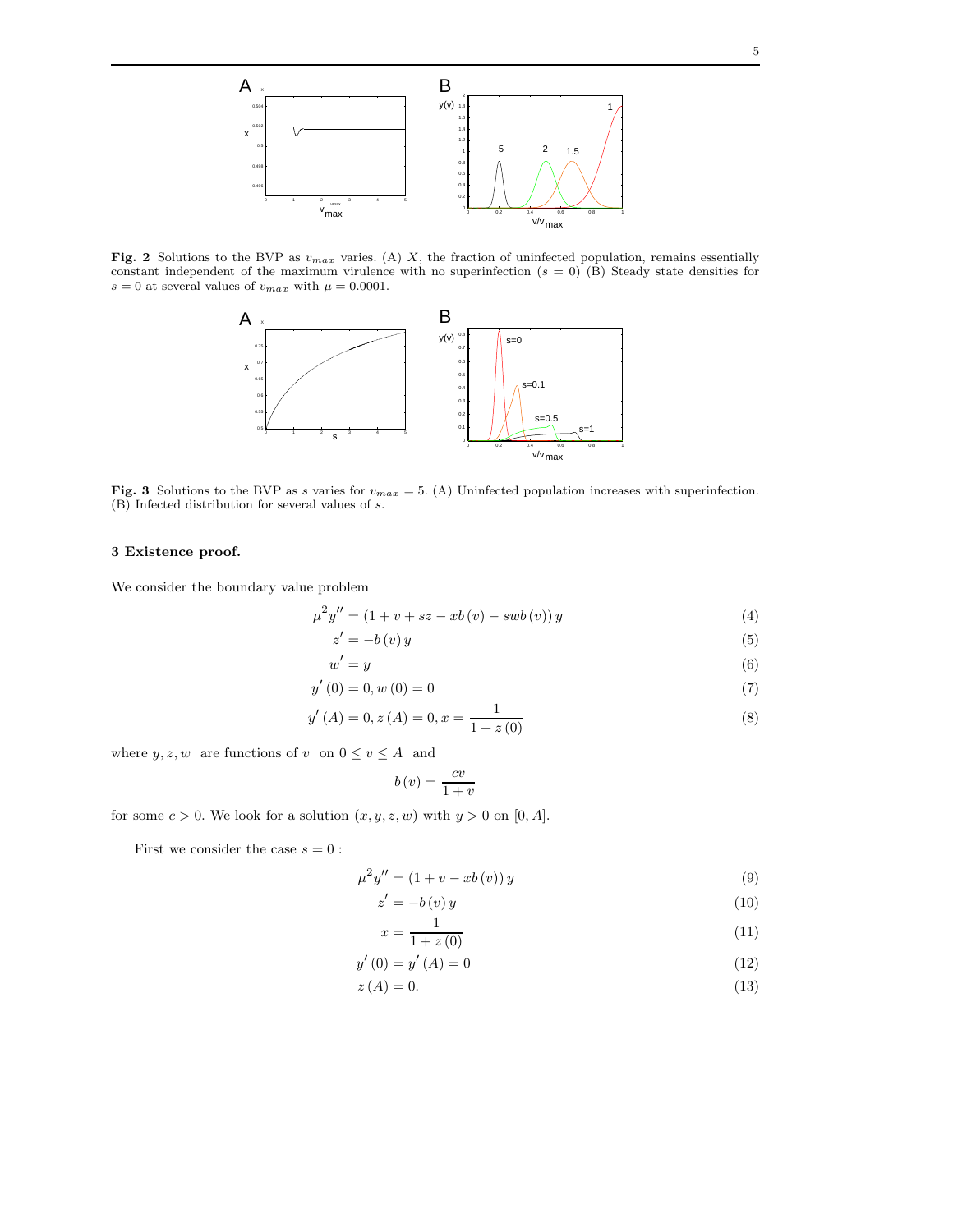## We prove:

Theorem 1 Choose c so large that the unique solution to

$$
\mu^{2} y'' = (1 + v - b(v)) y
$$

$$
y(0) = 1, y'(0) = 0
$$

satisfies  $y(v) < 0$  for some  $v \in (0, A)$ . Then the problem  $(9) - (13)$  has a solution with  $y > 0$  on  $[0, A]$ .

Remark 1 The existence of such an c can be shown by a polar coordinate transformation  $y = r \cos \theta$ ,  $y' =$  $r \sin \theta$ , as in [Coddington and Levinson, chapter 8]. There is a  $c_0 > 0$  such that the hypotheses of the Theorem are satisfied by any  $c > c_0$ . Alternatively, we can fix c and A so that  $b(v) > 1 + v$  for some  $v \in [0, A]$  and then choose  $\mu$  sufficiently small.

*Proof* Suppose that  $x \in (0, 1)$ , and y is positive on [0, A] and satisfies (9) and (12). Let  $z_0 = \frac{1-x}{x}$  and choose  $k > 0$  so that

$$
\int_0^A b(v) \, k y(v) \, dv = z_0.
$$

Setting  $z(v) = z_0 - \int_0^v b(s) \, ky(s) \, ds$  gives a solution  $(x, ky, z)$  to  $(9) - (13)$ .

To solve (9) and (12) for some  $x \in (0,1)$ , consider for each x the initial value problem consisting of (9) and initial conditions

$$
y(0) = 1, y'(0) = 0.
$$
 (14)

The hypothesis on c insures that if  $x = 1$  then  $y > 0$  on some maximal interval  $[0, v_1)$ , with  $v_1 < A$  and  $y(v_1) = 0, y'(v_1) < 0$ . On the other hand, if x is sufficiently small, then  $xb(v) < 1+v$  for all  $v \in [0, A]$ , insuring that  $y' > 0$  on  $(0, A]$ . In particular,  $y'(A) > 0$ ,  $y(A) > 0$ .

Since, for  $x = 1$ ,  $y'(v_1) < 0$ , the implicit function theorem insures that  $v_1$  (defined by  $y(v_1) = 0$ ) is a continuous function of x on some interval  $1-\varepsilon < x \leq 1$ . Further, since a nontrivial solution of (9) cannot satisfy  $y(v) = y'(v) = 0$  for any v, we must have  $y > 0$  on  $[0, v_1)$  and  $y'(v_1) < 0$ . Define  $v_1(x)$  for all  $x \in [0,1]$  as follows:  $v_1(x) = \inf \{v > 0 \mid y(v) = 0 \text{ or } v = A\}.$  Then  $v_1(x)$  is a continuous function of x, and  $y'(v_1(0)) > 0, y'(v_1(1)) < 0$ . Hence there is an  $x_0 \in (0,1)$  such that  $y'(v_1(x_0)) = 0, y(v) > 0$ on  $[0, v_1(x_0)]$ . Therefore  $v_1(x_0) = A$  and this proves the Theorem.

Remark 2 The value of x is easily seen to be unique. The theorem, while easy to prove, does not follow immediately from a standard result, in Coddington and Levinson, for instance, because  $b(0) = 0$ . However the main reason for presenting this proof is to give a simple example of the method we will use when  $s > 0$ .

We now consider  $s > 0$ . In this case, it is convenient to reverse direction in the independent variable of the problem, letting  $t = A - v$ ,  $y(v) = Y(t)$ ,  $z(v) = Z(t)$ ,  $w(v) = -P(t)$ .

We then look for a solution  $(x, Y, Z, P)$ , with  $Y > 0$ , for the following problem:

$$
\mu^{2}Y'' = (1 + A - t - xb(A - t) + s(Z + b(A - t)P))Y
$$
\n(15)

$$
Z' = b(A - t)Y\tag{16}
$$

$$
P' = Y \tag{17}
$$

$$
Y'(0) = 0, Z(0) = 0,\t(18)
$$

$$
Y'(A) = 0, P(A) = 0
$$
\n(19)

$$
x = \frac{1}{1 + Z(A)}\tag{20}
$$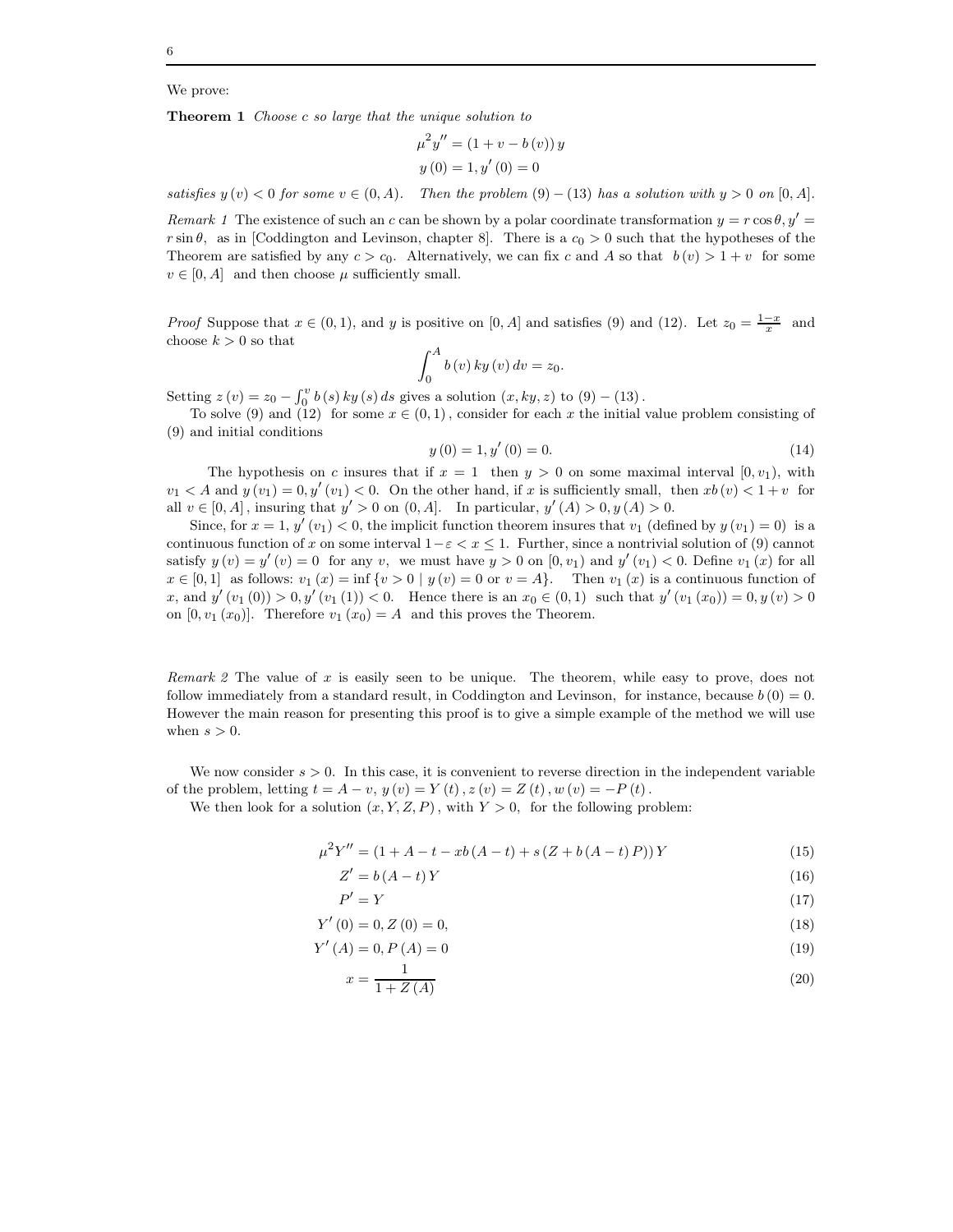Consider also the linear initial value problem

$$
\mu^{2}Y'' = (1 + A - t - b(A - t))Y
$$
  
 
$$
Y(0) = 1, Y'(0) = 0.
$$
 (21)

**Theorem 2** Choose c so large that the unique solution to (21) satisfies  $Y(t) = 0$  for some  $t \in (0, A)$ . Then the problem  $(15) - (20)$  has a solution with  $Y > 0$  on  $[0, A]$ .

Remark 3 The choice of c in Theorem 2 differs, in general, from the c chosen in Theorem 1, even when s is very small. This is because of the reverse in direction. This may give the impression that the solution found does not tend to that of Theorem 1 as  $s \to 0$ . However this neglects the possibility that for small s, xc may be close to its value when  $s = 0$ .

More generally, this also raises the question of whether the solutions to  $(4) - (8)$  vary continuously with s. While this seems likely from numerical results, we have not proved it, mainly because we cannot prove the uniqueness of the solution for a given s.

*Proof* The reason for reversing direction in the problem is that  $(15)–(18)$  has an important monotonicity property.

**Lemma 1** For given  $x \in [0,1]$ , consider the solution  $(Y, Z, P)$  of  $(15) - (18)$  with further initial conditions  $Y(0) = Y_0 > 0, P(0) = P_0$ . Then Y, Z and P are each monotone increasing functions of Y<sub>0</sub> and of  $P_0$  as long as  $Y > 0$ . That is, if  $Y_0^1 \ge Y_0^2$  and  $P_0^1 \ge P_0^2$ , with  $(Y_0^1, P_0^1) \ne (Y_0^1, P_0^2)$ , and  $Y^2 > 0$ on some interval  $[0,T]$ , then  $Y^1 > Y^2, Z^1 > Z^2$ , and  $P^1 > P^2$  on  $(0,T]$ . Further, as long as  $Y > 0$ ,  $Y'$  is an increasing function of  $Y_0$  and of  $P_0$  at any point where  $Y' \geq 0$ , in the following sense: If  $Y_0^1 \ge Y_0^2$  and  $P_0^1 \ge P_0^2$ , with  $\left(Y_0^1, P_0^1\right) \ne \left(Y_0^1, P_0^2\right)$ , and if for some  $t_1 \in (0, A)$ ,  $Y^2 > 0$  on  $[0, t_1]$  and  $Y^{1}{}'(t_1) \geq 0$ , then  $Y^{1}{}'(t_1) > Y^{2}{}'(t_1)$ . (It is not required that  $Y^{1}{}' \geq 0$  on  $[0, t_1]$ .)

Proof Let  $\rho = \frac{Y'}{Y}$  $\frac{Y}{Y}$  and

$$
r(t) = 1 + A - t - xb(A - t) + s(Z + b(A - t)P)
$$

Then  $r(t)$  is an increasing function of Z and P for  $0 \le t < A$ , and

$$
\rho' = \frac{r(t)}{\mu^2} - \rho^2
$$
\n(22)\n  
\n
$$
\rho(0) = 0.
$$

Suppose that  $(Y^1, Z^1, P^1)$  and  $(Y^2, Z^2, P^2)$  satisfy  $(15) - (18)$  with  $Y^1(0) = Y_0^1 > Y^2(0) = Y_0^2 > 0$ ,  $P^{1}(0) = P^{2}(0)$ .

Then  $\rho'_{1}(0) = \rho'_{2}(0)$  and

$$
\mu^{2} \rho_{1}''(0) = -1 + xb'(A) + 2sb(A) Y^{1}(0) - sb'(A) P^{1}(0) > \mu^{2} \rho_{2}''(0).
$$

Hence,  $\rho_1 > \rho_2$  on some interval  $(0, T)$ . Since

$$
Y(t) = Y_0 e^{\int_0^t \rho},
$$

it is also clear that  $Y^1 > Y^2$  on  $(0,T]$ . Also,  $Z^1 > Z^2$  and  $P^1 > P^2$  on  $(0,T]$ . If there is a first T in  $(0, A)$  such that  $\rho_2$  is bounded on  $[0, T]$  and  $\rho_1(T) = \rho_2(T)$ , then  $\rho'_1(T) \leq \rho'_2(T)$ , but this contradicts (22). This proves monotonicity of Y, Z, and P. For the statement about monotonicity of  $Y'$  we use the monotonicity of  $\rho$  and Y and the relation  $Y' = \rho Y$ . A similar argument holds if  $P_0^1 > P_0^2$ , completing the proof.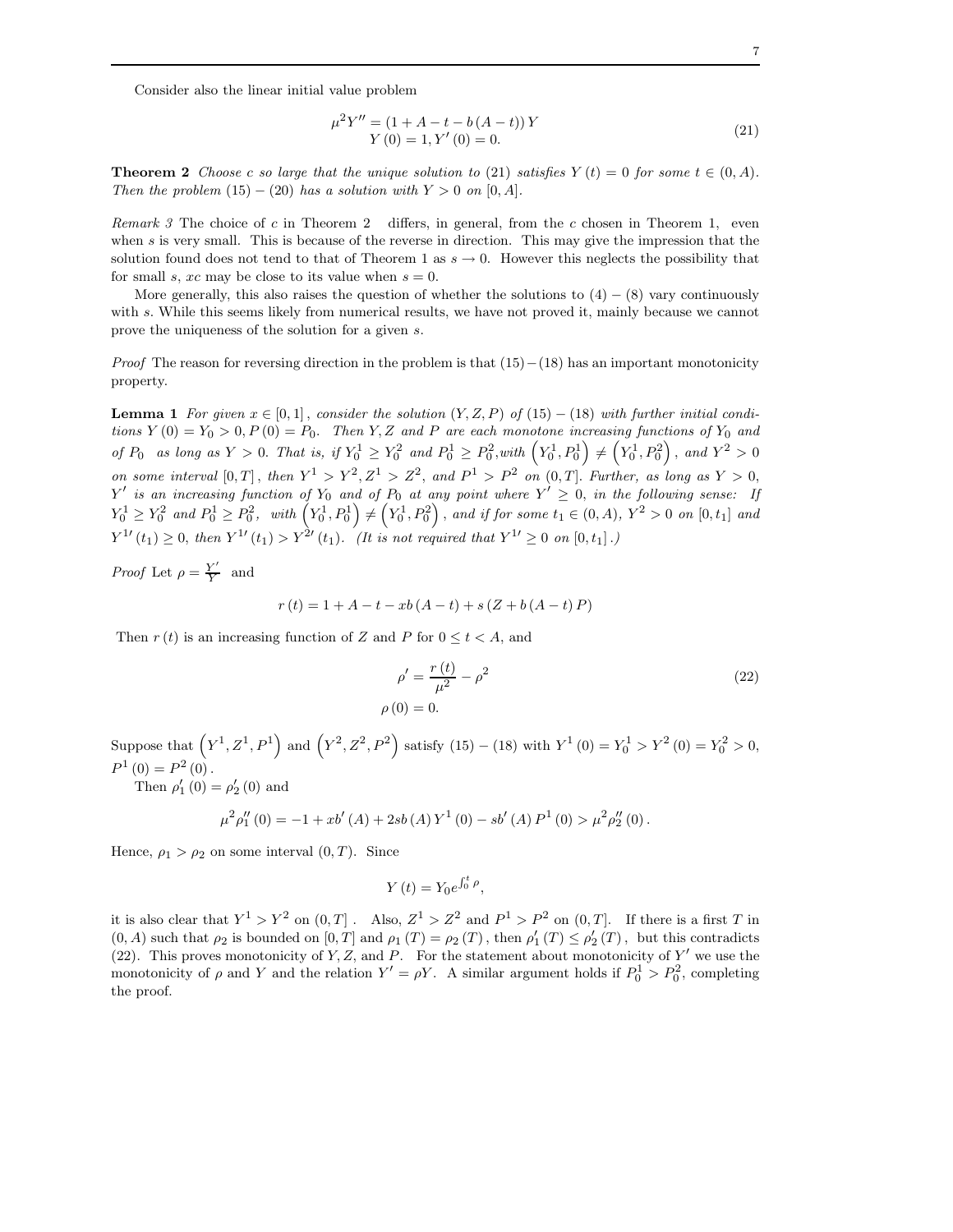We will also need to consider a family of linear initial value problems. For each  $x \in [0,1]$  and  $P_0 \le 0$ , consider the problem

$$
\mu^2 U'' = (1 + A - t - xb(A - t) + sb(A - t) P_0) U U(0) = 1, U'(0) = 0
$$
\n(23)

**Lemma 2** As long as  $U > 0$ , U is a monotone decreasing functions of x, for each given  $P_0$ , in the same sense as in the statement of Lemma 1. In addition, as long as  $U > 0$ ,  $U'$  is also monotone decreasing in x at each point where  $U' \geq 0$ , again in the same sense as in lemma 1. Finally, in a similar way, U is monotone increasing in  $P_0$  for each  $x \in [0,1]$ , as long as  $U > 0$ .

*Proof* We see that if  $x_1 > x_2$ , then  $U''_1(0) < U''_2(0)$ , so  $U'_1 < U'_2$  and  $U_1 < U_2$  on some interval  $(0, T)$ . Letting  $\sigma_i = \frac{U'_i}{U_i}$ , we also see that  $\sigma'_1(0) < \sigma'_2(0)$  and therefore we can choose T so that  $\sigma_1 < \sigma_2$  on  $(0, T)$ . From here the proof is almost the same as the proof of Lemma 1.

We now define, for each  $P_0 \leq 0$ , a minimum value of x to be considered, setting

 $\bar{x}(P_0) = \sup \{x \in [0,1] \mid x = 0, \text{ or } U > 0 \text{ on } [0, A] \text{ and } U'(A) \ge 0\}.$ 

Note that if c is chosen as in the statement of Theorem 2, then  $\bar{x}(0) \in (0,1)$ . It is also easy to see that there is a  $P_0^* < 0$  such that  $0 < \bar{x}(P_0) < 1$  if  $P_0^* < P_0 \le 0$  but  $\bar{x}(P_0) = 0$  if  $P_0 \le P_0^*$ . Further,  $\bar{x}(P_0)$  is continuous, and Lemma 2 implies that it is strictly increasing in  $P_0$  in the interval  $[P_0^*,0]$ .

**Lemma 3** If  $P_0^* \le P_0 \le 0$  and  $x = \bar{x}(P_0)$ , then for the solution of (23),  $U > 0$  on [0, A] and  $U'(A) = 0.$ 

*Proof* If U becomes negative in  $(0, A)$ , or  $U'(A) > 0$ , then x can be increased by a small amount and still gives the same behavior. (Note that if  $U(A) = 0$ , and  $U'(A) \ge 0$ , then necessarily  $U'(A) > 0$ , and  $U = 0$  somewhere in  $(0, A)$ .) This contradicts the definition of  $\bar{x}(P_0)$  in the given range of  $P_0$ . Hence,  $U'(A) = 0$  and  $U > 0$  on  $[0, A)$ , implying that  $U(A) > 0$ .

From the definition of  $\bar{x}(P_0)$  it is obvious that for  $P_0 \le 0$ , if  $\bar{x}(P_0) < x \le 1$ , then either U becomes negative or  $U'(A) < 0$ .

Our method from this point has three main steps:

1. Show that for each  $P_0 \leq 0$  and each  $x \in (\bar{x}(P_0), 1]$ , there is a unique  $Y_0$  such that if  $Y(0) = Y_0$ ,  $P(0) = P_0$ , and  $(Y, Z, P)$  satisfies  $(15) - (18)$ , then  $Y > 0$  on  $[0, A]$  and  $Y'(A) = 0$ .

2. Show that for each  $P_0 \leq 0$  there is an  $x \in (\bar{x}(P_0), 1)$  such that the solution of  $(15) - (18)$  with  $Y(0)$  chosen as in step 1, satisfies

$$
x = \frac{1}{1 + Z(A)}.
$$

3. Show that there is a  $P_0$  and a value of x chosen as in step 2 such that the corresponding solution also satisfies  $P(A) = 0$ .

The following result carries out step 1.

**Lemma 4** For each  $P(0) = P_0 \leq 0$  and  $x \in (\bar{x}(P_0), 1]$ , there is a unique  $Y_0 = Y_0(x, P_0)$  such that the solution to (15) – (18) with  $P(0) = P_0$  and  $Y(0) = Y_0(x, P_0)$  satisfies  $Y > 0$  on  $[0, A]$  and  $Y'(A) = 0$ .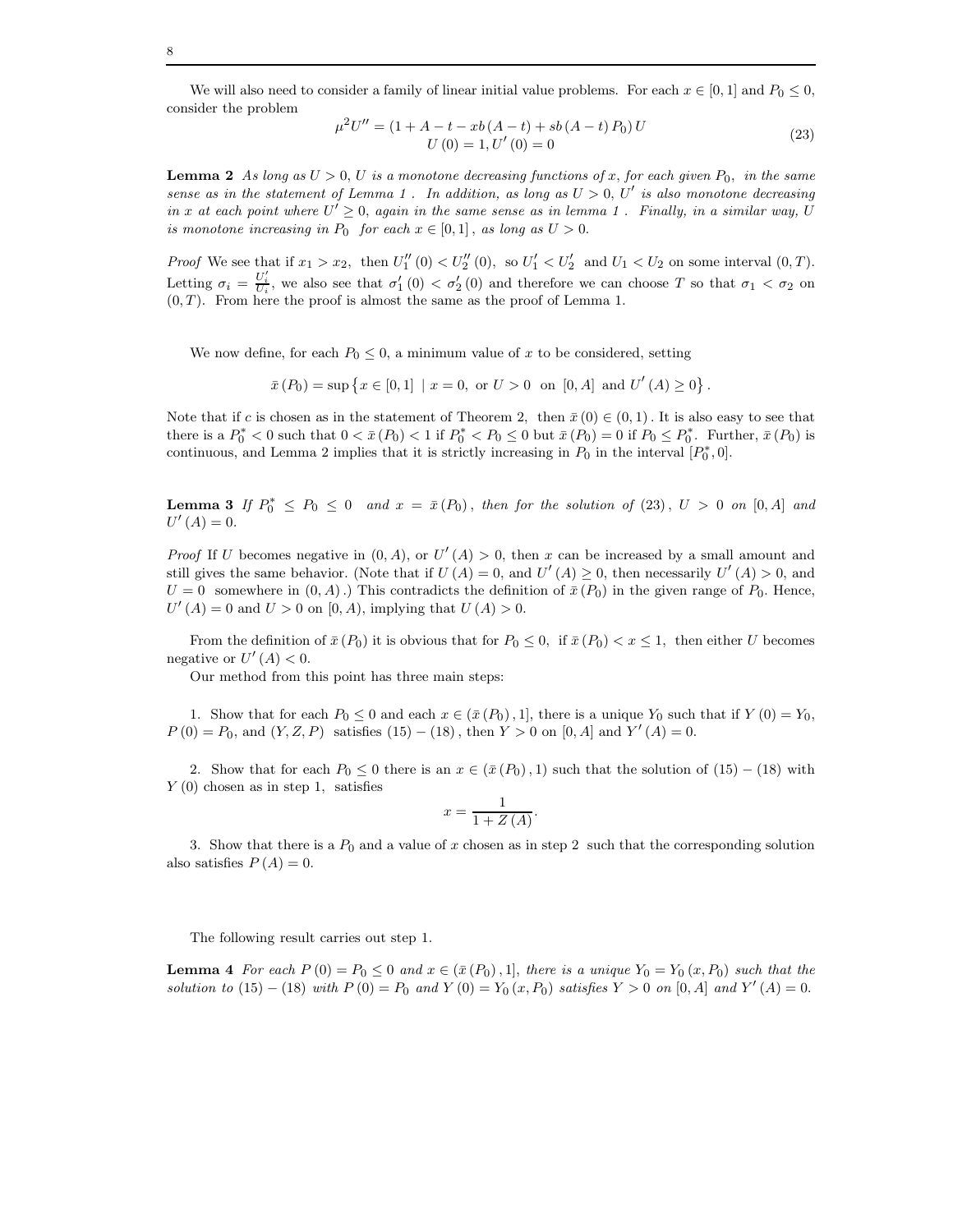*Proof* From the definition of  $\bar{x}(P_0)$  it is seen that for the solution of (23), either U becomes negative or  $U'(A) < 0$ . Let  $r_0(t) = 1 + A - t - xb(A - t) + sP_0$  and set

$$
M=\max_{0\leq t\leq A}r_{0}\left( t\right) .
$$

As before, set

$$
\sigma = \frac{U'}{U}.
$$

If  $x \in (\bar{x}(P_0), 1]$ , then either  $\sigma()$  is continuous on  $[0, A]$  and  $\sigma(A) < 0$ , or there is a  $t \in (0, A)$  with  $\sigma^2(t) > \frac{M}{\mu^2}$ . We observe that for  $(15) - (18)$ ,  $\lim_{Y(0) \to 0} Y(t) = 0$  uniformly in  $[0, A]$ . It follows that  $\lim_{Y(0)\to 0} Z(t) = \lim_{Y(0)\to 0} (P(t) - P_0) = 0.$  With  $\rho = \frac{Y'}{Y}$  $\frac{Y}{Y}$ , it follows that for sufficiently small  $Y(0)$ ,  $ρ$  must have the same behavior as  $σ$ , showing that either  $Y = 0$  somewhere in  $(0, A)$ , or else  $Y'(A) < 0$ .

On the other hand, suppose that  $Y(0) = Y_0$  is large. Then there is an interval  $[0, T]$  in which  $Y \geq \frac{1}{2}Y_0$ . We can assume that  $0 < T \leq \frac{1}{2}$ . Also,

$$
\mu^{2} Y''' = r'(t) Y + r(t) Y'
$$

where

$$
r(t) = 1 + A - t - xb(A - t) + sZ + sb(A - t) P)
$$
  
\n
$$
r'(t) = -1 + xb'(A - t) + s(2b(A - t) Y - b'(A - t) P).
$$

Then

$$
r(t) \geq -xb(A-t) + sb(A)P_0 \geq -2K
$$

where K depends on  $P_0, x$ , and b, but not on  $Y_0$ . We are taking  $P_0, x$ , and b as fixed in this proof. Also, we can choose  $Y_0$  so large that, for some  $K_1 > 0$  independent of  $Y_0$ ,

$$
r'(t) \geq K_1 Y_0
$$

on  $[0, T]$ . It follows that there is are numbers  $L > 0$  and  $\delta > 0$  such that if  $Y_0 > L$ , and  $Y \geq \frac{1}{2}Y_0$  on  $[0, T]$ , then

$$
Y''' \ge \delta Y_0^2 - 2K \left| Y' \right| \tag{24}
$$

on  $[0, T]$ . Also,

$$
Y'(0) = 0
$$
  
 
$$
Y''(0) \ge -2KY_0
$$
 (25)

From these inequalities, taking note of the  $Y_0^2$  term in (24), it is easy to show that for sufficiently large  $Y_0, Y \geq \frac{1}{2}Y_0$  as long on  $[0, A]$  as the solution exists, and if Y exists on  $[0, A]$ , then  $Y'(A) > 0$ . Further, if Y fails to exist on  $[0, A]$ , then this is because Y and Y' tend to infinity at some  $t_1 \in (0, A]$ .

We now define two subsets of the interval  $0 < Y_0 < \infty$  as follows:

$$
A_1 = \{ Y_0 > 0 | Y(t) = 0 \text{ for some } t \in (0, A) \text{ or } Y > 0 \text{ on } (0, A) \text{ and } Y'(A) < 0 \}
$$
  

$$
A_2 = \begin{cases} Y_0 > 0 | Y > 0 \text{ on } [0, A] \text{ and } Y'(A) > 0, \text{ or there is a } t_1 \in (0, A] \text{ such that} \\ Y > 0 \text{ on } [0, t_1) \text{ and } \lim_{t \to t_1^-} Y(t) = \infty \end{cases}.
$$

We have shown that each of these sets is nonempty. It is clear from their definitions that they are disjoint. Since we cannot have  $Y(t) = Y'(t) = 0$  for some  $t \in (0, A], \Lambda_1$  is open.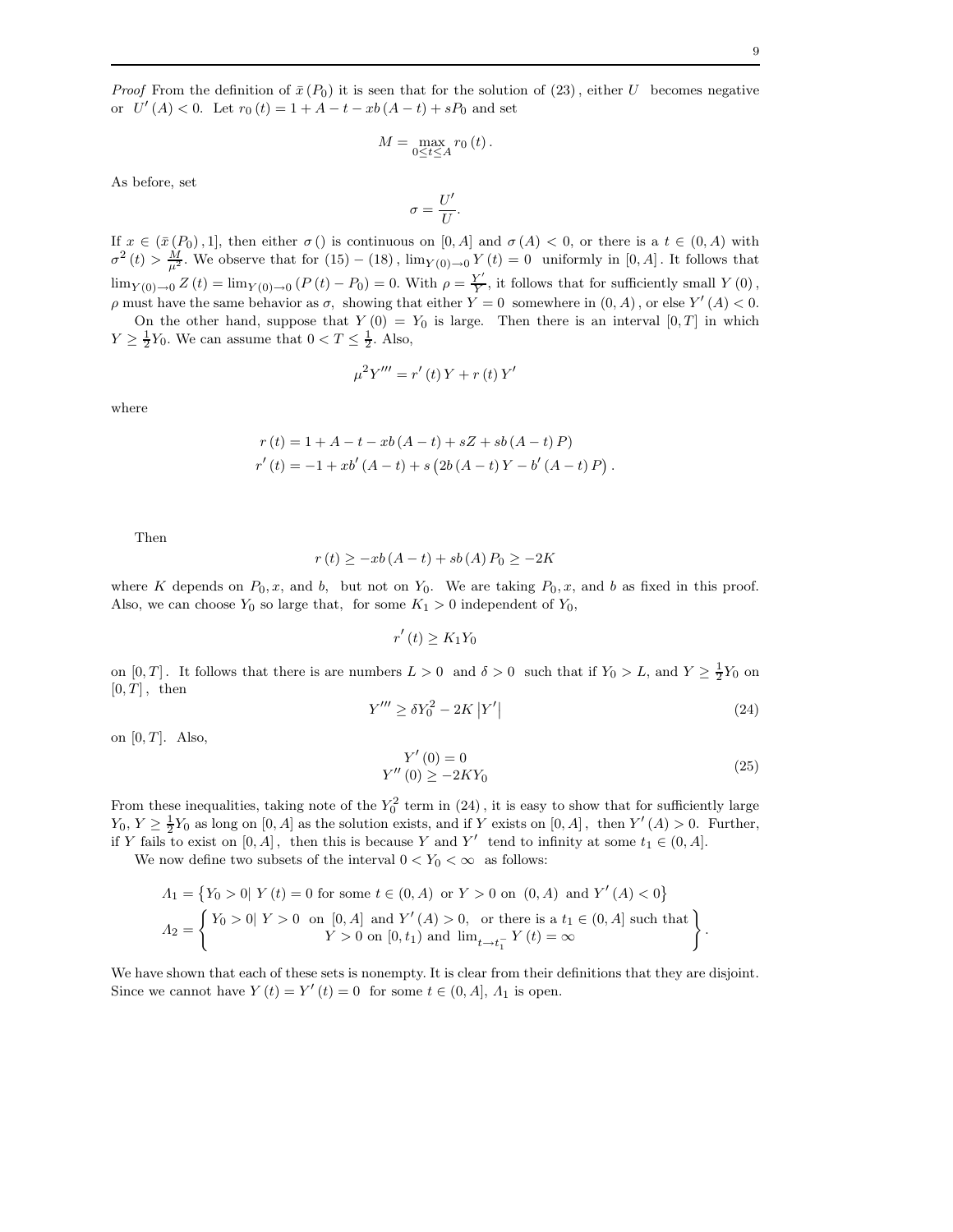To see that  $\Lambda_2$  is open, we observe that if  $Y > 0$  on  $[0, A]$  and  $Y'(A) > 0$ , then these inequalities also hold for nearby  $Y_0$ . If, on the other hand,  $\lim_{t \to t_1^+} Y(t) = \infty$ , then  $Z + bP$  must be unbounded. Because

$$
Z(t) = \int_0^t b(A - s) Y(s) ds > b(A - t) (P(t) - P_0)
$$

Z must be unbounded. Also, Z is increasing. Hence  $Y'' > 0$  near  $t_1$ , and this also holds for nearby  $Y_0$ , from which the openness of  $\Lambda_2$  follows.

Since the half line  $Y_0 > 0$  is connected, it cannot be the union of  $\Lambda_1$  and  $\Lambda_2$ . Hence there is a  $Y_0(x, P_0)$  such that Y solves  $(15) - (18)$  and  $Y'(A) = 0$ . The uniqueness of  $Y_0(x, P_0)$  follows from Lemma 1.

From now on we will assume in  $(15) - (18)$  that Y  $(0)$  is chosen as in Lemma 4. The uniqueness of  $Y_0(x, P_0)$  insures that it depends continuously on these variables.

**Lemma 5** If  $P_0^* \le P_0 \le 0$ , then  $\lim_{x \to \bar{x}(P_0)^+} Y_0(x, P_0) = 0$ .

Proof Suppose instead that

$$
\lim_{x \to \bar{x}(P_0)^+} \sup Y_0(x, P_0) = \eta > 0.
$$

Consider the solution  $U_0$  of

$$
\mu^2 U'' = (1 + A - t - \bar{x} (P_0) b (A - t) + sb (A - t) P_0) U
$$
  
U (0) =  $\eta$ , U' (0) = 0.

By 3,  $U'_0(A) = 0$ . Consider the solution of  $(15) - (18)$  with  $x = \bar{x}(P_0)$ ,  $P(0) = P_0$ , and  $Y(0) = \eta$ . We find that

$$
Y'''(0) > U_0'''(0)
$$

and it follows as in the proof of Lemma 1 that  $Y'(A) > 0$ . This contradicts the definition of  $Y_0(x, P_0)$ .

#### Corollary 1

$$
\lim_{x \to \bar{x}(P_0)^+} z(A) = 0.
$$

Corollary 2 For  $x - \bar{x}(P_0)$  positive and sufficiently small,

$$
x < \frac{1}{1 + z(A)}.
$$

On the other hand, if  $x = 1$ , then  $x > \frac{1}{1 + z(A)}$ .

We now apply a topological result of McLeod and Serrin [5] This result implies that for any  $\bar{P} < 0$ there is a continuum  $\Gamma = \Gamma_{\bar{P}}$  contained in the  $(x, P_0)$  plane, in the region  $\bar{P} \le P_0 \le 0, \bar{x}(P_0) < x < 1$ and connecting the horizontal lines  $P_0 = 0$  and  $P_0 = \overline{P}$ , such that if  $(x, P_0) \in \Gamma$ , then  $x = \frac{1}{1+z(A)}$ .

Remark 4 It is easy to prove that such an x exists for each  $P_0$ . If we could prove for each  $P_0$  that x is unique, we would not have to resort to the McLeod Serrin result. We have not been able to do so because we have not been able to prove a monotonicity of solutions of  $(15) - (18)$  with respect to x, for fixed  $P_0$  and choosing  $Y_0$  as in Lemma 4.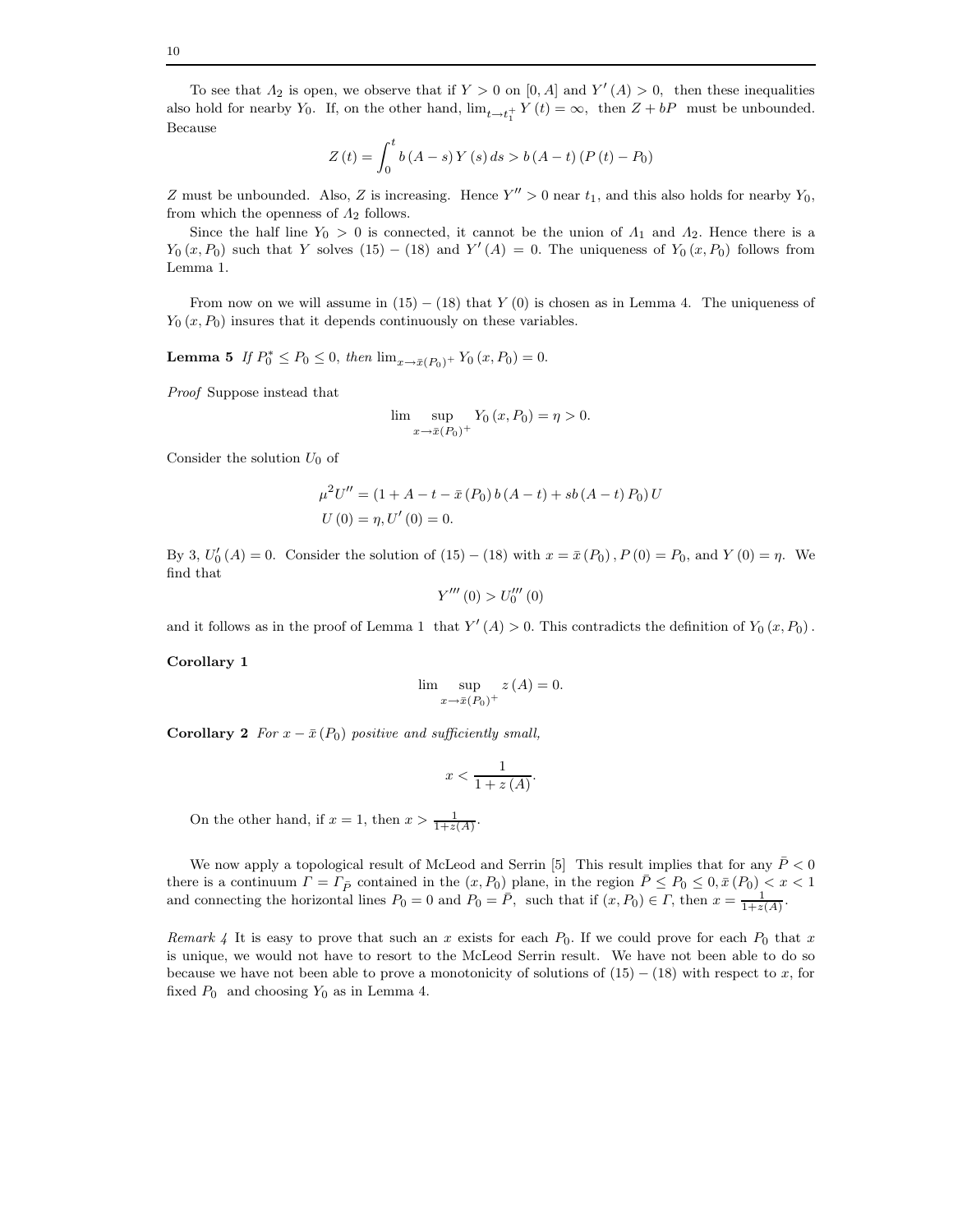From now on we assume that  $|\bar{P}|$  is large and  $(x, P_0)$  is chosen in  $\Gamma_{\bar{P}}$ . Clearly if  $P_0 = 0$  then  $P(A) > 0.$ 

On the other hand, consider  $P(A) = \overline{P}$ . We can integrate the equations in (15) – (18) to obtain

$$
\mu^{2} Y'(A) = P(A) - P_{0} - AP_{0} + \int_{0}^{A} P(s) ds - xZ(A) + sZ(A) P(A).
$$

Since

$$
xZ(A) = \frac{Z(A)}{1 + Z(A)} < 1,
$$

and

$$
\int_0^A P(s) \, ds > AP_0
$$

we see that for sufficiently large  $-P_0$ , if  $P(A) \geq 0$  then  $Y'(A) > 0$ , a contradiction. Hence for  $\overline{P}$ sufficiently large (and negative), and  $P_0 = \overline{P}$ ,  $P(A) < 0$ . It follows that for some  $P_0 \in (0, \overline{P})$  the solution of  $(15)-(18)$  with  $P(0) = P_0$  and with x and  $Y_0$  chosen as above, all of the conditions  $(15)-(20)$ are satisfied. This proves Theorem 2.

We end with a result about the qualitative behavior of the solutions found in Theorems 1 and 2.

**Theorem 3** For given c and  $\mu$ , and sufficiently large A, the solutions found in the theorems above are non-monotonic.

*Proof* The proof uses the Sturm oscillation theorem. We first note that the  $c$  in the statement of Theorem 2 (where  $b(v) = \frac{cv}{1+v}$ ) can be chosen independently of A for large A. This is because in equation (21), for large  $A\;$  , in the interval  $A-2\leq t\leq A-1,$ 

$$
b(A - t) = \frac{c(A - t)}{1 + A - t} \ge \frac{c}{3}.
$$

Hence, in this interval,

$$
1 + A - t - b(A - t) \le 3 - \frac{c}{3}
$$

$$
\mu^{2} Y'' + \left(\frac{c}{3} - 3 + f(t)\right) Y = 0
$$

for some  $f(t) \geq 0$ . Hence for sufficiently large c, depending on  $\mu$  but not A, and  $A > 2$ , the solution Y of (21) must have a zero in  $[A-2, A-1]$ . Thus we can fix c and let A increase and still satisfy the hypotheses of Theorem 2.

Now consider a solution  $(x, Y, Z, P)$  of  $(15) - (20)$ , with  $Y > 0$  on  $[0, A]$ . Then

$$
\mu^{2} Y''(A) = (1 + sZ(A)) Y(A) > 0.
$$

Since  $Y'(A) = 0$ , it follows that  $Y' < 0$  in some interval  $(A - \varepsilon, A)$ . Also,

$$
Y'(0) = 0,
$$
  

$$
\mu^{2} Y''(0) = (1 + A - xb(A) + sb(A) P(0)) Y(0).
$$

We show that Y is non-monotonic by showing that for large enough A,  $Y''(0) > 0$ , and hence  $Y' > 0$ on some interval  $(0, \varepsilon)$ . We do this by showing that  $P(0)$ , while negative, is bounded independent of large A. We see from the proof of Theorem 2 that  $P(0) \ge P_0^*$ , where  $P_0^*$  is defined just before Lemma